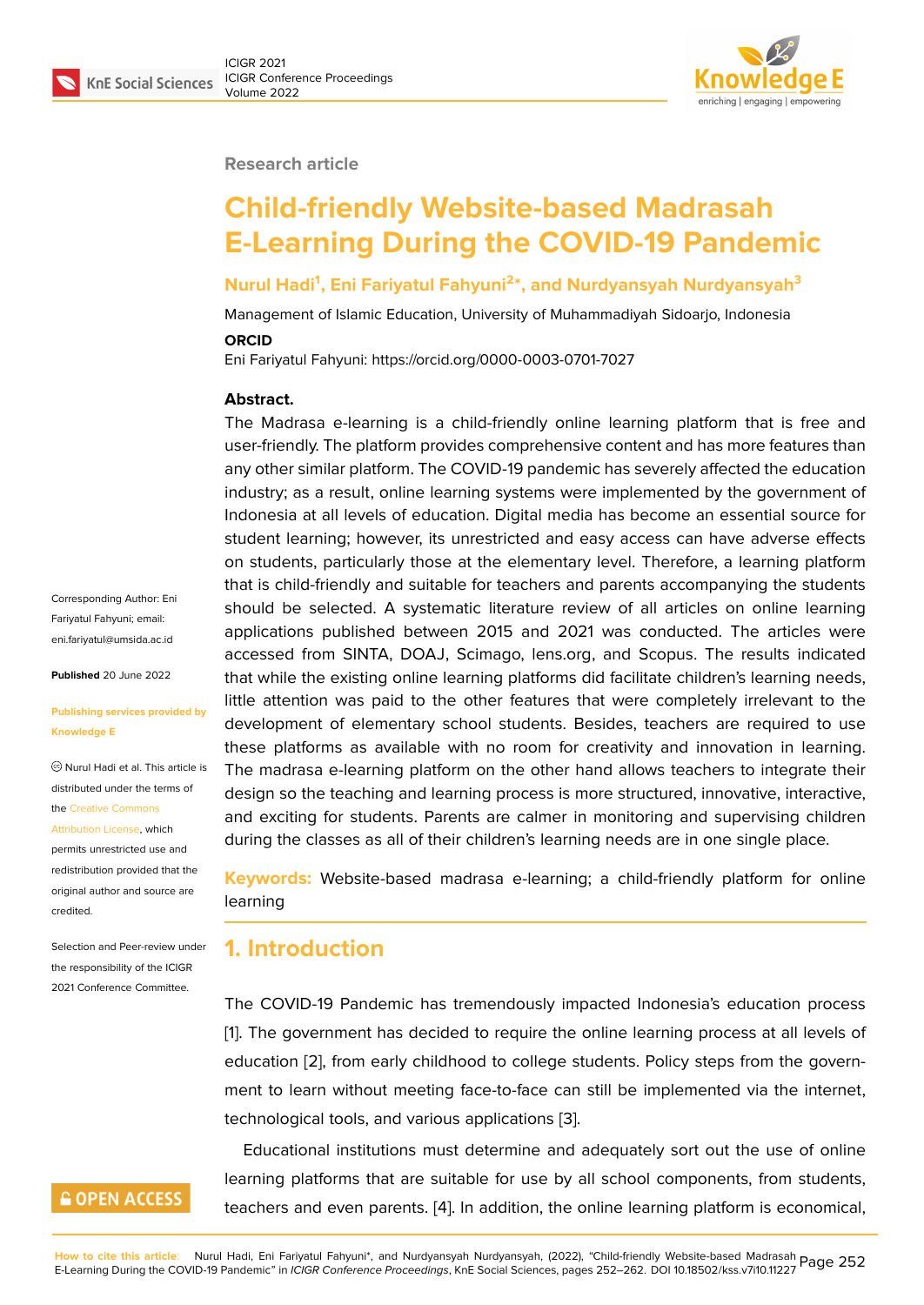practical, and affordable in terms of material and has complete features and is userfriendly so that it can support online learning activities optimally and make it easier for teachers, students, and admin operators to use the platform. [5].

Unlimited and easily accessible digital media [6] can help the distance learning process but needs to be supported by the presence of child-friendly digital learning [7]. However, in reality, almost some people have not used the [tec](#page-7-3)hnology properly. The inappropriate use of digital technology can negativ[el](#page-7-4)y impact the individual and social lives of the nation's future children. Therefore, child-friendly digital learning is need[ed](#page-7-5) in the learning process from home while also maintaining the child's personality [8].

The division of developmental stages of school-age children can be grouped into two, namely middle childhood (6-9 years) and late childhood (10-12 years) [9]. Children in median age have different characteristics; children have experienced very [ra](#page-8-0)pid development at this stage. Their brains begin to think critically, their attitudes and actions have changed a lot since they were five years old [10].

Based on the stages of development of SD/MI age children, which is the peak they try to media, then in the implementation of digital learning, assistance is needed. This correlates with their basic abilities that have been taught [in](#page-8-1) school, namely reading, writing and arithmetic [8].

To compensate for the characteristics of students who are familiar with social media from an early age, teachers must adapt. Teachers who can use social media to interact with students will cre[ate](#page-8-0) personal engagement relationships outside the classroom. These skills are increasingly needed during a pandemic like today. Teachers who can use social media in the context of education will undoubtedly find it easier to interact with their students when face-to-face learning cannot be done perfectly. This is where child-friendly digital knowledge is needed, especially for elementary/MI age children [11].

Madrasa e-learning as a means of online teaching and learning process issued by the Ministry of Religion is considered practical and valuable as online learning and teaching [du](#page-8-2)ring the Covid-19 Pandemic [12]. Corona Virus Disease requires educators to adopt a learning innovation, namely self-directed learning based on digital literacy [13].

Online learning innovations using madrasa e-learning help students learn during the pandemic. In online l[ear](#page-8-3)ning, teacher professionalism is needed using elearning madrasas to create fun and meaningful learning. Application impr[ove](#page-8-4)ments are also required to make madrasa e-learning easier to use (user-friendly)—collaboration between madrasas, parents, teachers, and students [14].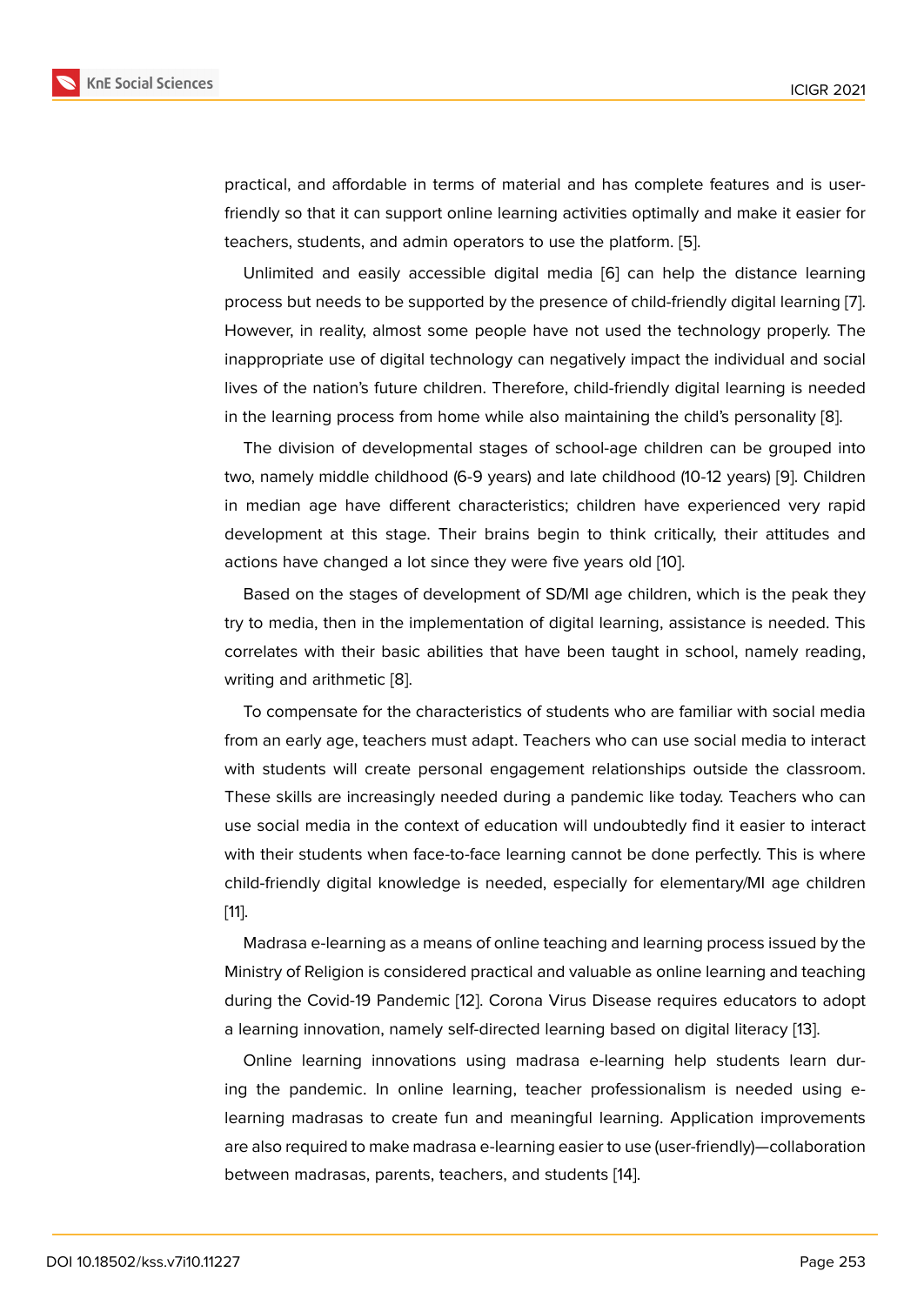Madrasa e-Learning in the form of a website is a platform for online teaching and learning activities that is free, user-friendly and has more complete features than other platforms. In the form of this website, E-Learning Madrasas can apply teachers' designs to support the processes of teaching and learning activities in madrasas to be more structured, innovative, interactive, and exciting. Here the teacher is expected to develop creativity and innovation in developing learning. It is easier for students to understand and accept all the learning processes very pleasantly. [15].

# **2. Methods**

The Systematic Literature Review Method of national and international accredited journal articles accessed from SINTA, DOAJ, Scimago, lens.org and Scopus lens.org using keywords can document and review all articles related to online learning applications for the 2015-2021 period. Then review, evaluate, and interpret all available research. In this kind of method, the researcher reviews and identifies journals in a structured manner, which in each process is as shown in the following figure1 sequence.



**Figure** 1

The research methodology includes the following phases:

1. Stage 1 (Identification): 267 results were found by searching all databases using the keywords: "Website-based madrasa e-learning; a child-friendly platform for online learning".

2. Stage 2 (Screening): After initial screening, it was found that 59.55% of papers (159) from stage 1 were irrelevant because they were out of scope or context. Further, more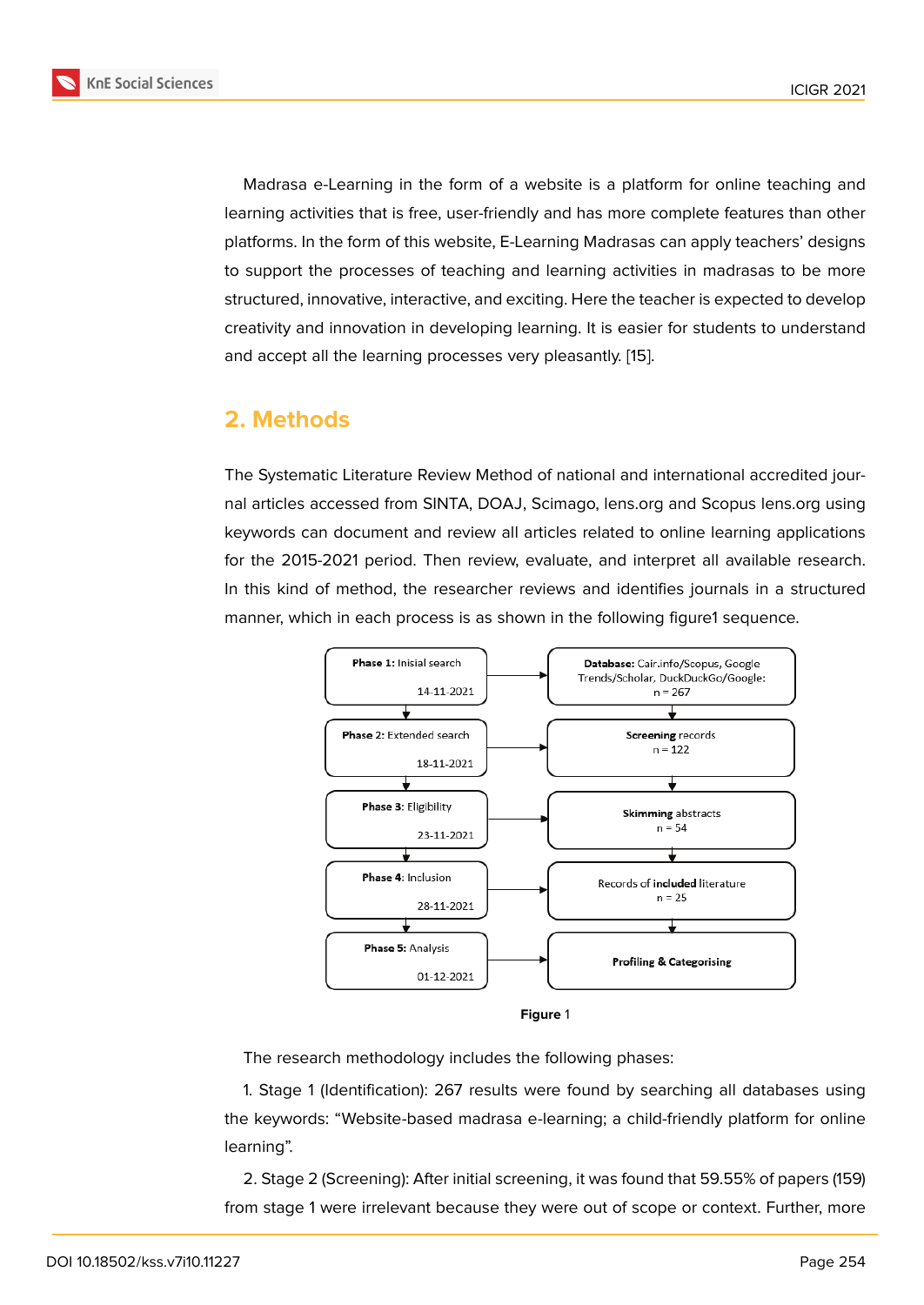focused searches are carried out using a specific combination of keywords "platform for Elementary School online learning during the pandemic."

3. Stage 3 (Feasibility): The 267 results were reduced to 122 by analyzing the abstracts of the documents. Only relevant studies are retained.

4. Phase 4 (Inclusion): All remaining papers (54) are now recorded in a structured and systematic format. The articles have been read, and a final weeding process removed all but 25 papers.

5. Phase 5 (Profiling tables): Profiling tables are generated for 25 sources considered relevant to the research topic and stored for detailed analysis.

#### **2.1. Finding and discussion**

In implementing online learning, of course, it cannot be separated from the role of technology [16]. Technology can facilitate everything related to the teaching and learning process [17]. Digital technology in an educational institution is an essential means of supporting learning, both as a means of accessing the information on learning resources and suppor[ting](#page-8-5) learning activities and related tasks. [18]. Along with the development of an incr[ea](#page-8-6)singly advanced technological era, currently many platforms can be used to help carry out online learning such as E-Learning, Google Classroom, Edmodo, Moodle, Learning Houses, even platforms in the form of vide[o c](#page-8-7)onferencing, such as Google meet, Zoom, and Visco Webex [19].

In the millennial era today, teachers also need to be digitally literate and proficient to adapt to technological advances in addition to the skills and teaching skills previously possessed. Moreover, chi[ldre](#page-8-8)n in today's era are accustomed to adapting to the development of digital technology. Creativity is a must-have for teachers or prospective teachers. The learning media created must be multimodal or present in various formats. Teachers must create visual media in the form of diagrams or infograms, audio media such as podcasts or audiobooks, or audio-visual media such as learning videos. [20].

Therefore, every parent with elementary/MI age children must know how to use technology to encourage children's academic abilities. Indeed, this may not be easy, especially for less-skilled parents in using technology. However, parents still ha[ve](#page-8-9) to guide their children to use technology appropriately. So it takes good cooperation between parents and teachers in learning through this digital [21]. Articles reviewed by search engines found the following articles: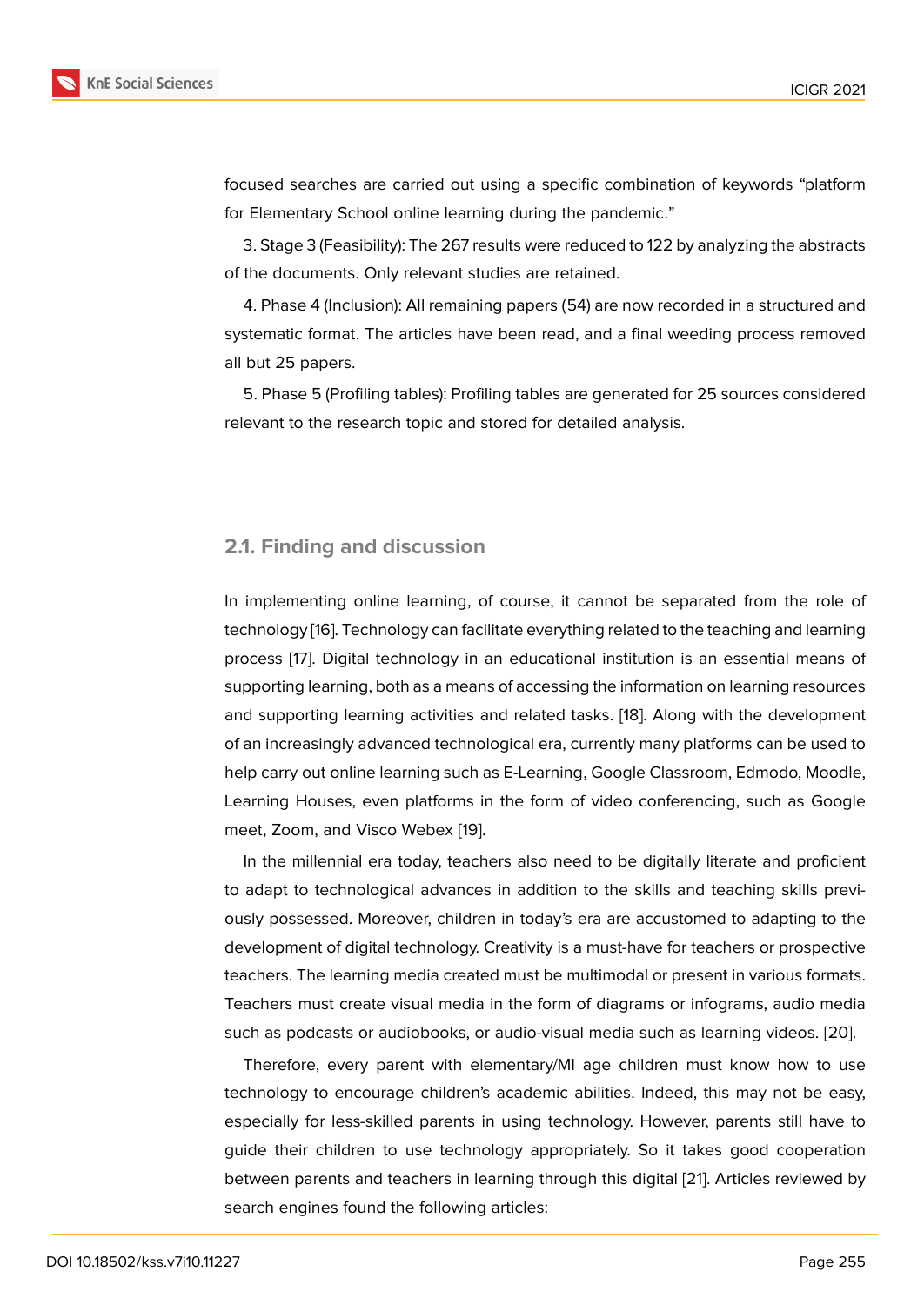Table 1: Related Search Results Articles Website-based madrasa e-learning; a child-friendly platform for online learning.

| Articles Website-based madrasa e-learning;<br>child-friendly platform for online learning                                                                                                                                                         | a learning<br>platforms<br>other than in<br>website-<br>based<br>e-learning | the<br>of parents based<br>learning | role website-<br>online e-learning |
|---------------------------------------------------------------------------------------------------------------------------------------------------------------------------------------------------------------------------------------------------|-----------------------------------------------------------------------------|-------------------------------------|------------------------------------|
| The Use Of Teaching Media In Arabic Language<br>Teaching During Covid-19 Pandemic [22]                                                                                                                                                            |                                                                             |                                     |                                    |
| Smart Techno Parenting: Alternatif Pendidikan Anak<br>Pada Era Teknologi Digital [21]                                                                                                                                                             |                                                                             |                                     |                                    |
| Arabic Learning For Elementary School During<br>Covid-19 Emergency In Indonesia [23]                                                                                                                                                              |                                                                             |                                     |                                    |
| Teachers' Elementary School In Online Learning Of<br>COVID-19 Pandemic Conditions [24]                                                                                                                                                            |                                                                             |                                     |                                    |
| Pembelajaran Pada Masa Pandemi Covid-19[25]                                                                                                                                                                                                       |                                                                             |                                     |                                    |
| Peran Teknologi Audio-Visual Dalam Pengemban-<br>gan Pembelajaran Anak Di Sekolah Dasar Karya<br>Anak Bangsa Di Manado [The Role Of Technology<br>And Audio-Visual Media In Learning Development<br>At Anak Bangsa Elementary School, Manado][11] |                                                                             |                                     |                                    |
| Challenges Of Learning English In 21st Century:<br>Online Vs. Traditional During Covid-19[26]                                                                                                                                                     |                                                                             |                                     |                                    |
| Distance Learning During The Covid-19 Pandemic:<br>Strengthening Of Character, Productivity, And Stem<br>Competency[27]                                                                                                                           |                                                                             |                                     |                                    |
| Mediated Arabic Language Learning For Arabic Stu-<br>dents Of Higher Education In COVID-19 Situation[28]                                                                                                                                          |                                                                             |                                     |                                    |
| Student's Responses On Learning In The Early<br>COVID-19 Pandemic.[29]                                                                                                                                                                            |                                                                             |                                     |                                    |
| Impact Of Corona Virus Outbreak Towards Teaching<br>And Learning Activities In Indonesia[30]                                                                                                                                                      |                                                                             |                                     |                                    |
| The Use Of Madrasah E-Learning For Online<br>Learning During The Covid-19 Pandemic[31]                                                                                                                                                            |                                                                             |                                     |                                    |
| Hambatan, Solusi Dan Harapan: Pembelajaran Dar-<br>ing Selama Masa Pandemi Covid-19 Oleh Guru<br>Sekolah Dasar[32]                                                                                                                                |                                                                             |                                     |                                    |
| Peran Teknologi Dalam Pembelajaran Di Masa<br>Pandemi Covid-19[33]                                                                                                                                                                                |                                                                             |                                     |                                    |
| Dampak COVID-19 Terhadap Implementasi Pembe-<br>lajaran Daring Di Sekolah Dasar[34]                                                                                                                                                               |                                                                             |                                     |                                    |
| Analisis Peran Orang Tua Dalam Mendampingi Anak<br>Di Masa Pandemi Covid-19[35]                                                                                                                                                                   |                                                                             |                                     |                                    |
| Sosialisasi Peran Orang Tua Di Masa Pandemik<br>Covid 19 Dalam Pembelajaran Daring Bagi Anak Usia<br>Sekolah Dasar Desa Cikalongsari Karawang[36]                                                                                                 |                                                                             |                                     |                                    |
| Indonesia Education Readiness Conducting Dis-<br>tance Learning In Covid-19 Pandemic Situation[3]<br>The Use Of E-Learning To Teach English In The Time<br>Of The Covid-19 Pandemic[37]                                                           |                                                                             |                                     |                                    |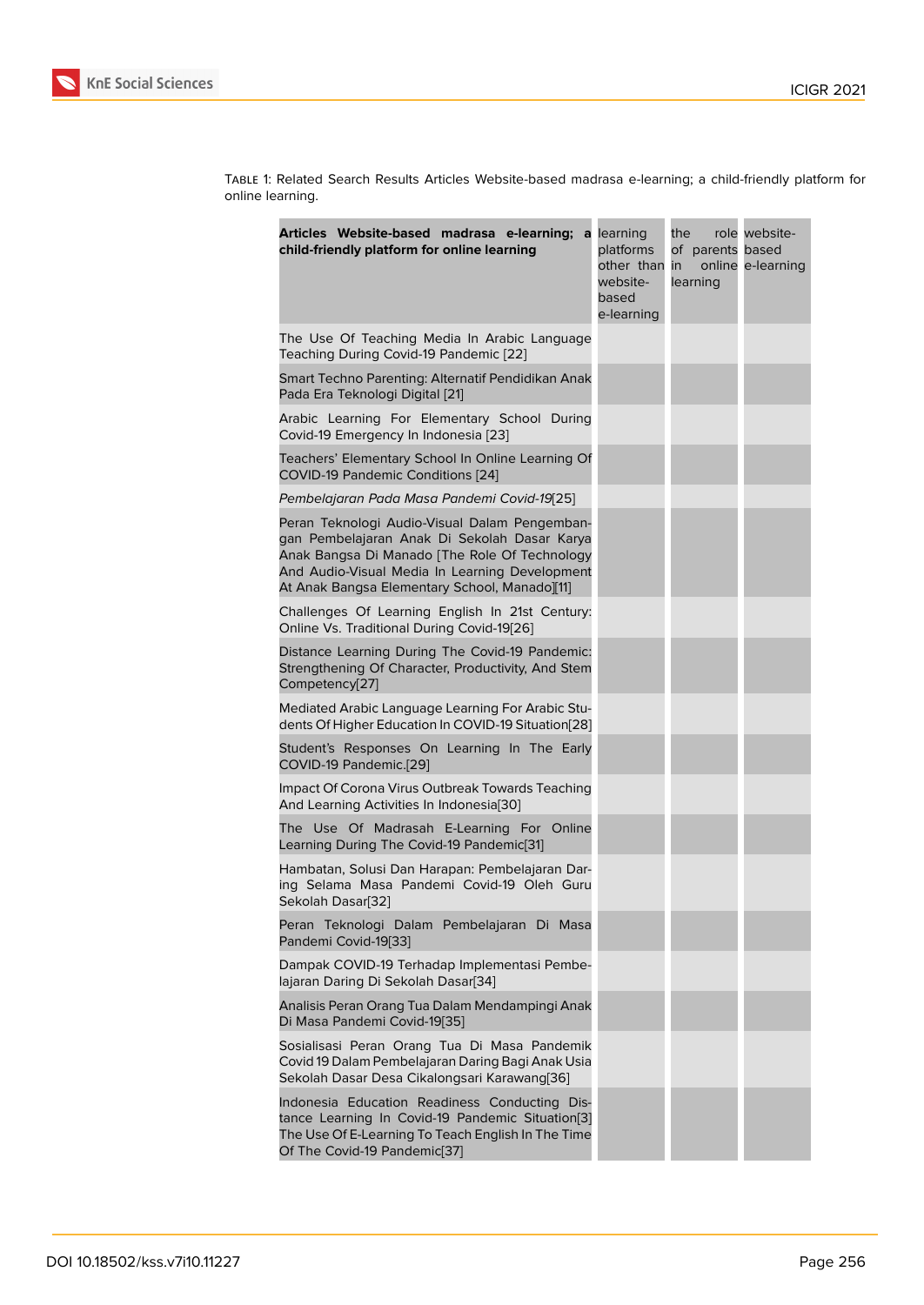| Articles Website-based madrasa e-learning; a<br>child-friendly platform for online learning                                                                                   | learning<br>platforms<br>other than in<br>website-<br>based<br>e-learning | the role website-<br>of parents based<br>learning | online e-learning |
|-------------------------------------------------------------------------------------------------------------------------------------------------------------------------------|---------------------------------------------------------------------------|---------------------------------------------------|-------------------|
| Efektifitas E-Learning Madrasah Dalam Pelaksanaan<br>Pembelajaran Jarak Jauh Masa Pandemi Coron-<br>avirus Disease 2019 (Covid-19) Di MIN 1 Rembang[38]                       |                                                                           |                                                   |                   |
| <b>Efektifitas</b><br>Whatsapp Sebagai Media<br><b>Belajar</b><br>Daring[39]                                                                                                  |                                                                           |                                                   |                   |
| Analisis Proses Pembelajaran Dalam Jaringan (DAR-<br>ING) Masa Pandemi Covid- 19 Pada Guru Sekolah<br>Dasar [7]                                                               |                                                                           |                                                   |                   |
| Pembelajaran Online Berbasis Media Google For-<br>mulir Dalam Tanggap Work From Home Masa<br>Pandemi Covid-19 Di Madrasah Ibtidaiyah Negeri<br>(Min) 1 Paser[40]              |                                                                           |                                                   |                   |
| Analisis Kritis Penerapan Metode Pembelajaran<br>Berbasis Online Di Madrasah Ibtidaiyah Masa<br>Pandemi Covid 19 (Solusi Menyelamatkan Masa<br>Depan Anak-Anak Indonesia)[41] |                                                                           |                                                   |                   |
| Peran Orangtua Dan Guru Dalam Membangun<br>Internet Sebagai Sumber Pembelajaran[42]                                                                                           |                                                                           |                                                   |                   |

Table 1: Related Search Results Articles Website-based madrasa e-learning; a child-friendly platform for online learning.

Of the 25 international and national articles that we obtained from lens.org, they were classified into 3 groups, namely ([1\) le](#page-10-6)arning platforms other than website-based e-learning, (2) the role of parents in online learning, and (3) website-based e-learning.

### **2.2. Learning platforms other than website-based e-learning**

**A learning platform other than website-based e-learning.** Based on the qualifications above, there are 12 articles related to online learning platforms other than websitebased e-learning used by elementary school students including WhatsApp, google form, youtube, and so on, namely [22], [23], [24], [25], [26], [28], [29], [34], [3], [37], [39], [40].

These 12 articles explain the many shortcomings obtained when elementar[y sc](#page-10-7)h[ool](#page-10-4)aged students use the online lear[ning](#page-9-0) [plat](#page-9-2)fo[rm](#page-9-3) w[itho](#page-9-4)u[t pa](#page-9-5)r[enta](#page-9-11)l [ass](#page-9-7)is[tan](#page-10-1)c[e.](#page-7-2)

## **2.3. The role of parents in online learning.**

**The role of parents in online learning.** Based on the qualifications of the article above, there are 10 articles that are not optimal in meeting the learning needs of students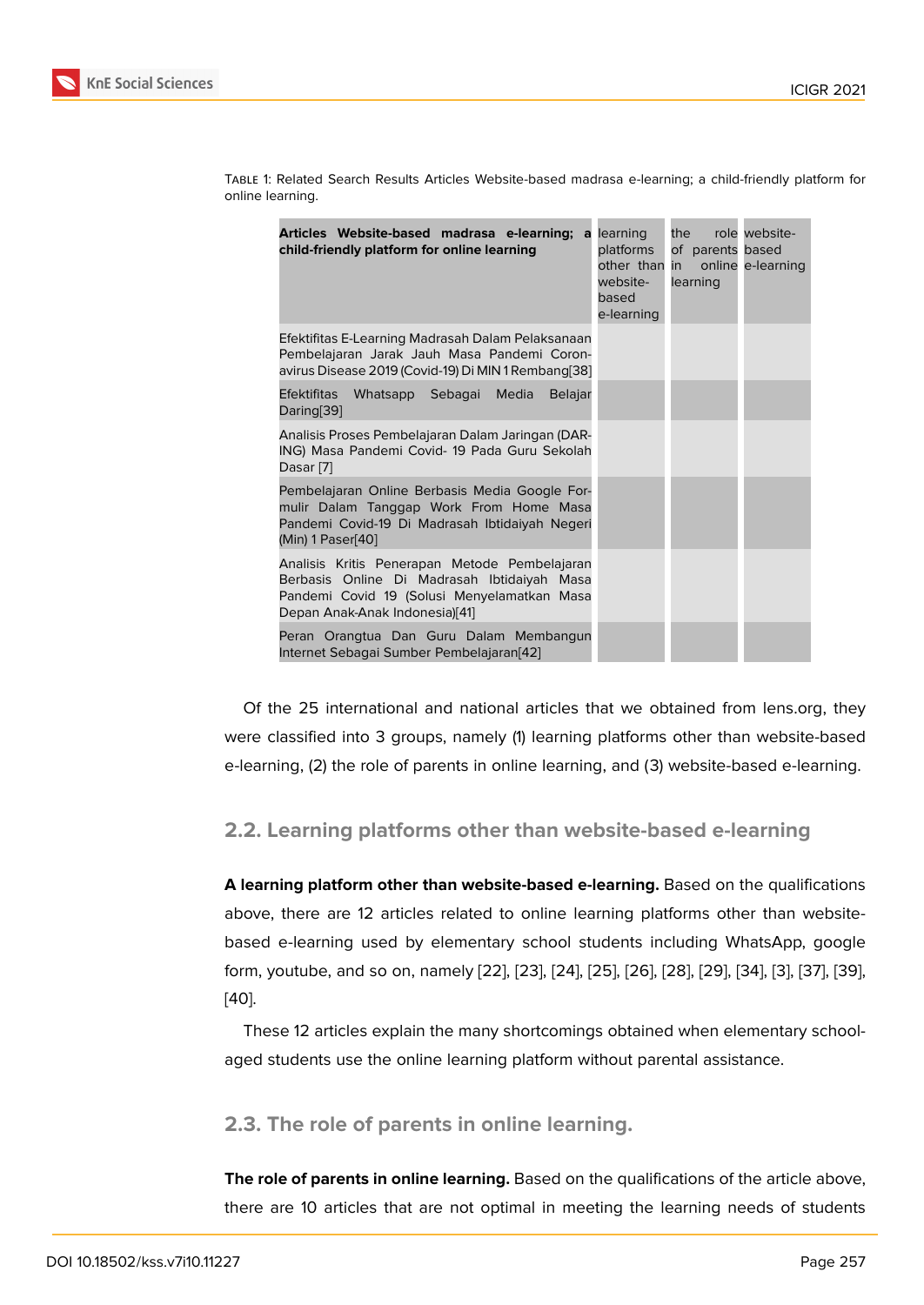without assistance and the role of parents at home, including: [21], [11], [27], [32], [33], [35], [36], [7], [41], [42]. These ten articles mention that the role of parents is very much needed in assisting students in using gadgets/HP, the worst impact of which is the destruction of children's morale because it turns out that the us[e of](#page-9-1) c[el](#page-8-2)lp[hon](#page-9-6)e[s is](#page-9-10) [more](#page-10-0) [use](#page-10-2)d [for](#page-10-8) [ga](#page-7-5)m[es](#page-10-9) t[han](#page-10-6) learning itself. Students' behaviour in using the internet is quite high, which is an average of more than two hours every day. The internet is used for the following purposes: social media, looking for learning materials/sources, looking for information, and playing games. However, it does not have a significant relationship with the use of the internet for learning. Parents are essential in implementing online learning, because parents are directly involved in guiding and supervising students in learning.

#### **2.4. Website-based e-learning.**

**Website-based e-learning.** The remaining three articles are [30], [31], [38] explained the benefits of having a website-based e-learning platform, especially for elementary school-aged children, one of which is the existence of structured student learning hours so that children are like studying at school even without fac[e-to](#page-9-8)-f[ace](#page-9-9). [The](#page-10-3) Madrasah E-Learning application designed by the Ministry of Religion of the Republic of Indonesia is intended to answer the challenges of the times of increasingly rapid technological advances. Provide a forum for teachers and students under the auspices of the Ministry of Religion to master information technology. The results of research related to teacher and student activities in Madrasah E-Learning applications in August 2020 the average percentage is above 75% in a positive direction or shows that indicators of using Madrasah E-learning applications for distance learning are increasing..

## **3. Congclusion**

Digital technology in an educational institution is an essential means of supporting learning, so educational institutions must be able to determine and sort appropriately to use any online learning platform that is appropriate and can be properly used by all school components starting from students, teachers and parents who will be accompanying students, online learning platforms are not only economical, practical and affordable in terms of material but are also user-friendly so that they can make it easier for teachers, students and admin operators to use the platform, even more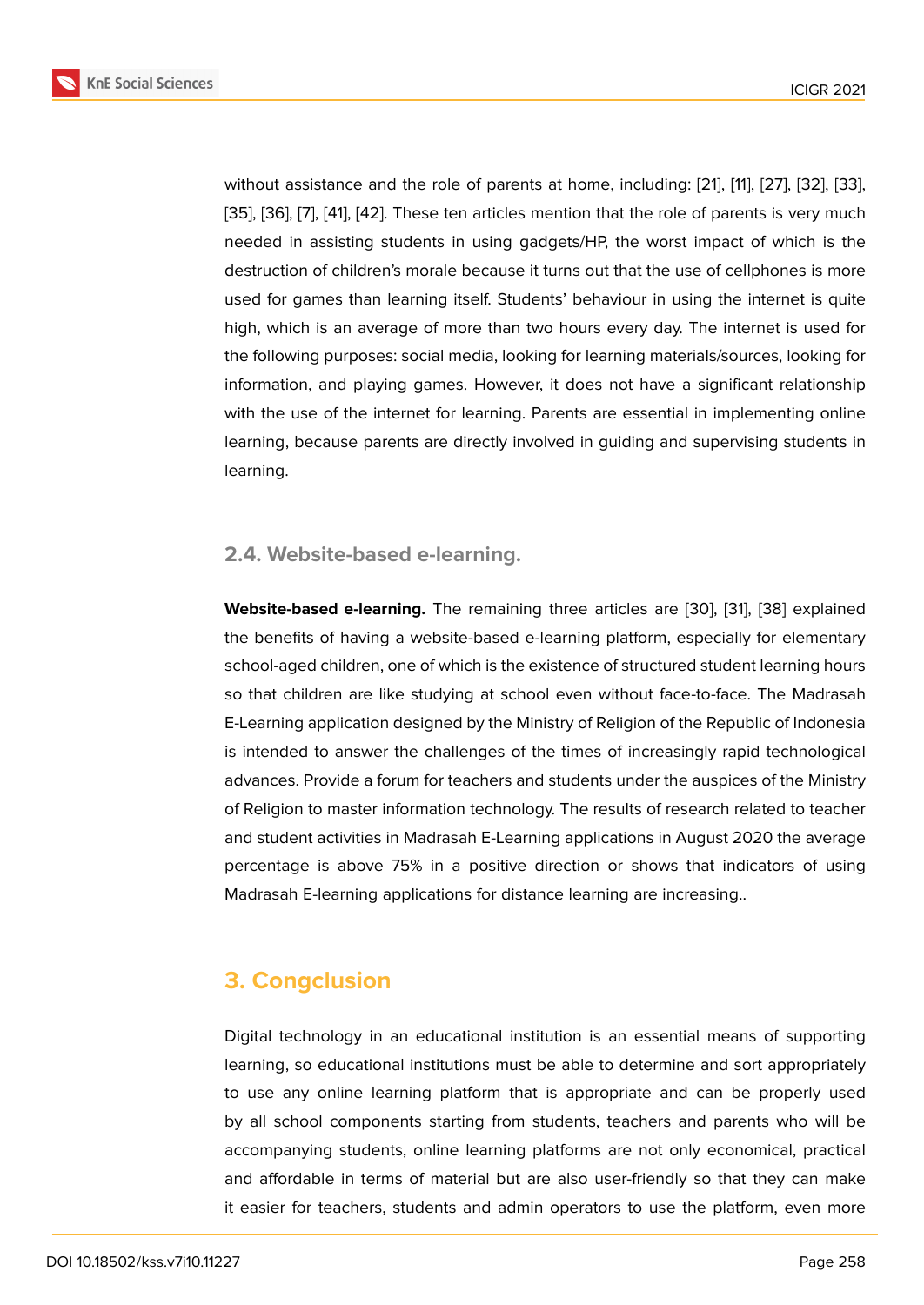

importantly, it has complete features so that it can support online learning activities online. Maximum and optimal.

Website-based e-learning madrasa is an online classroom in a learning because it contains all the things needed by teachers and students in learning even though now learning is carried out by distance. Teachers can still carry out their teaching obligations even though they are online because they have to work from home, while students still have the right to receive learning materials even though they are online.

With the website-based madrasa e-learning, parents are calmer in monitoring and supervising children's learning using a cellphone/laptop/computer because all the learning needs of children are already in it, without having to open other features so that the use of this madrasa e-learning is very friendly and user-friendly.

## **References**

- <span id="page-7-0"></span>[1] Schwab K, Mallert T. COVID-19: The great reset. Forum Publishing;USA. 2020.
- <span id="page-7-1"></span>[2] Prodjomaroeto T, Muhyidin A. Disrupting higher education: Assessing the impact of Covid-19 on higher education institutions in Indonesia and the United States. JPP ( Jurnal Pendidikan dan Pembelajaran). 2021;27(2):48–56. https://doi.org/10.17977/um047v27i22020p048
- <span id="page-7-2"></span>[3] Churiyah M, Sholikhan S, Filianti F, Sakdiyyah DA. Indonesia education readiness conducting distance learning in Covid-19 pandemic situation. International Jurnal Multicultural. Multireligious Underst. 2020;7(6):491-501 https://doi.org/10.18415/ijmmu.v7i6.1833
- [4] Liu ZY, Lomovtseva N, Korobeynikova E. Online learning platforms: Reconstructing modern higher education. International Jurnal Emergency Technology Learning. 2020;15(13):4–21. https://doi.org/10.3991/ijet.v15i13.14645
- <span id="page-7-3"></span>[5] Simamora RM, de Fretes D, Purba ED, Pasaribu D. Practices, challenges, and prospects of online learning during Covid-19 pandemic in higher education: Lecturer perspectives. Studies Learning Teacher. 2020;1(3):185–208. https://doi.org/10.46627/silet.v1i3.45
- <span id="page-7-4"></span>[6] Collins A, Halverson R. Rethinking Education in the Age of Technology: The Digital Revolution and Schooling in America. Technology Use in Education. USA. 2013:
- <span id="page-7-5"></span>[7] Putria H, Maula LH, Uswatun DA. Analisis proses pembelajaran dalam jaringan (DARING) masa pandemi Covid- 19 pada guru sekolah dasar. Jurnal Basicedu. 2020;4(4):861–870. https://doi.org/10.31004/basicedu.v4i4.460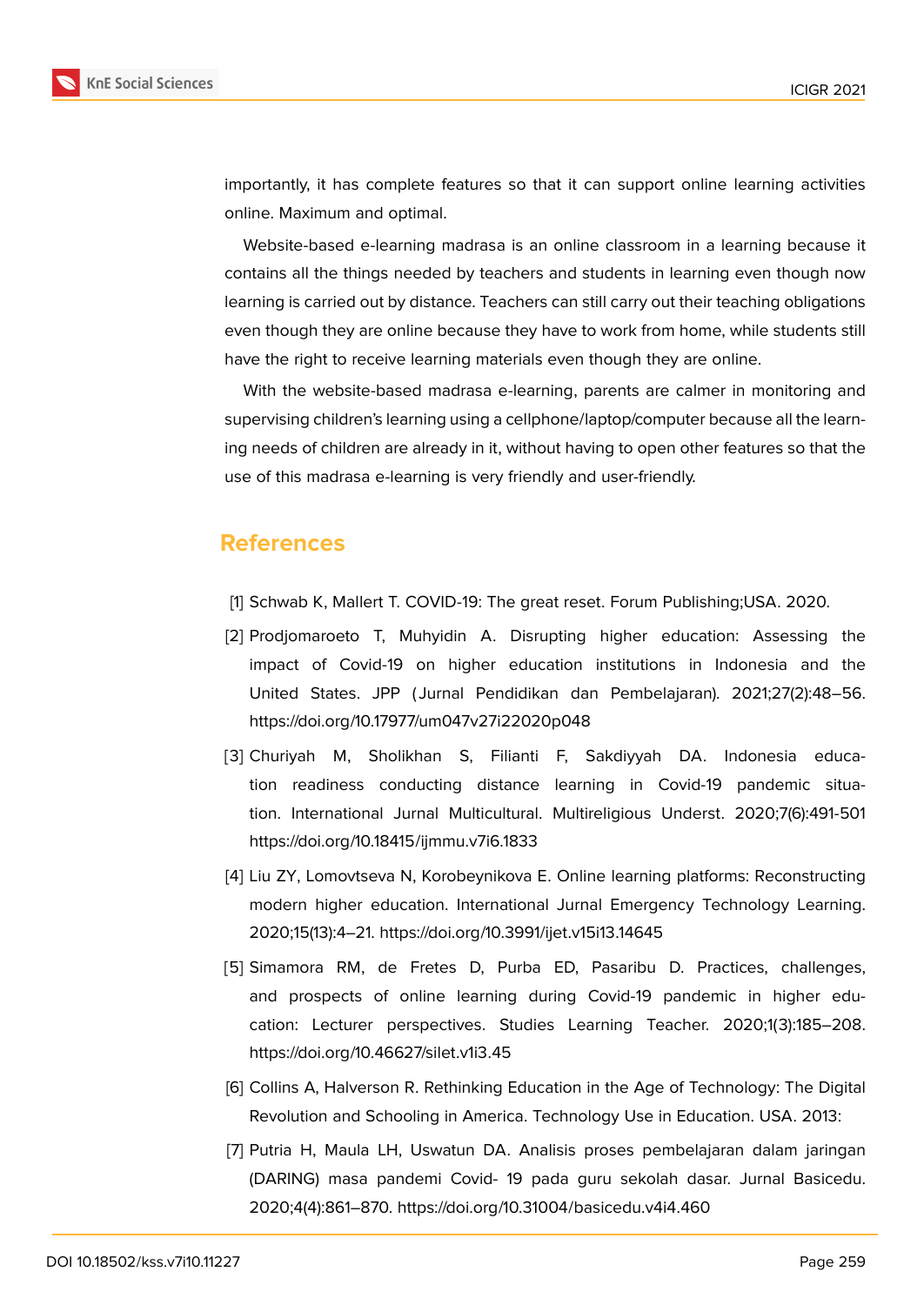

- <span id="page-8-0"></span>[8] Livingstone S, Nandi A, Banaji S. Risks and opportunities in low- and middle- and digital media. Europan Children Online. 2017:1–33.
- [9] Fariyatul E, Bandono A. The use of value clarification technique-basedpicture story media as an alternative media to value education in primary school. Harmony Jurnal Arts Research Education. 2017;17(1):68-77. https://doi.org/10.15294/harmonia.v17i1.7469
- <span id="page-8-1"></span>[10] Yahya U. Konsep pendidikan anak usia sekolah dasar (6-12) tahun di lingkungan keluarga menurut pendidikan Islam. Jurnal Islamic. 2015;15(2):231-243.
- <span id="page-8-2"></span>[11] Kembuan EM, Irwansyah I. Peran teknologi audio-visual dalam pengembangan pembelajaran anak di sekolah dasar karya anak bangsa di manado. Polyglot Jurnal Ilmiah. 2019;15(1):73-79. https://doi.org/10.19166/pji.v15i1.1311
- <span id="page-8-3"></span>[12] Purwanto A. Studi eksplorasi dampak WFH terhadap kinerja guru. Jurnal Education Psychology Counseling. 2020;2(1):92–100.
- <span id="page-8-4"></span>[13] Hanik EU. Self directed learning berbasis literasi digital pada masa pandemi Covid-19 di madrasah ibtidaiyah. Elementary Islamic Teacher Jurnal. 2020;8:183–208.
- [14] Hidayati RE. Effectiveness of online learning using madrasah e-learning in the pandemic Covid-19 efektivitas pembelajaran daring menggunakan e-learning madrasah. Jurnal Diklat Keagamaan. 2021;15-23.
- [15] Insiyah SJ. E-learning madrasah dan solusi pembelajaran di tengah-tengah pandemi Covid-19. Khazanah Jurnal Edukasi. 2020;2(2):1689–1699.
- <span id="page-8-5"></span>[16] Kim J. Learning and teaching online during Covid-19: Experiences of student teachers in an early childhood education practicum. International Jurnal Early Child. 2020;52(2):145–158. https://doi.org/10.1007/s13158-020-00272-6
- <span id="page-8-6"></span>[17] Tondeur J, van Braak J, Ertmer PA, Ottenbreit-Leftwich A. Understanding the relationship between teachers' pedagogical beliefs and technology use in education: A systematic review of qualitative evidence. Education Technology Research Development. 2017;65(3):555–575. https://doi.org/10.1007/s11423-016-9481-2
- <span id="page-8-7"></span>[18] Gros B. The design of smart educational environments. Smart Learning Environtment. 2016;3(1). https://doi.org/10.1186/s40561-016-0039-x
- <span id="page-8-8"></span>[19] Hatip A. The transformation of learning during Covid-19 pandemic towards the new normal era. International Webinar Education. 2020:18–28.
- <span id="page-8-9"></span>[20] Chodzirin M. Pemanfaatan information and communication technology bagi pengembangan guru madrasah sub urban. Dimas Jurnal Pemikiran Agama untuk Pemberdaya. 2016;16(2):309-319. https://doi.org/10.21580/dms.2016.162.1095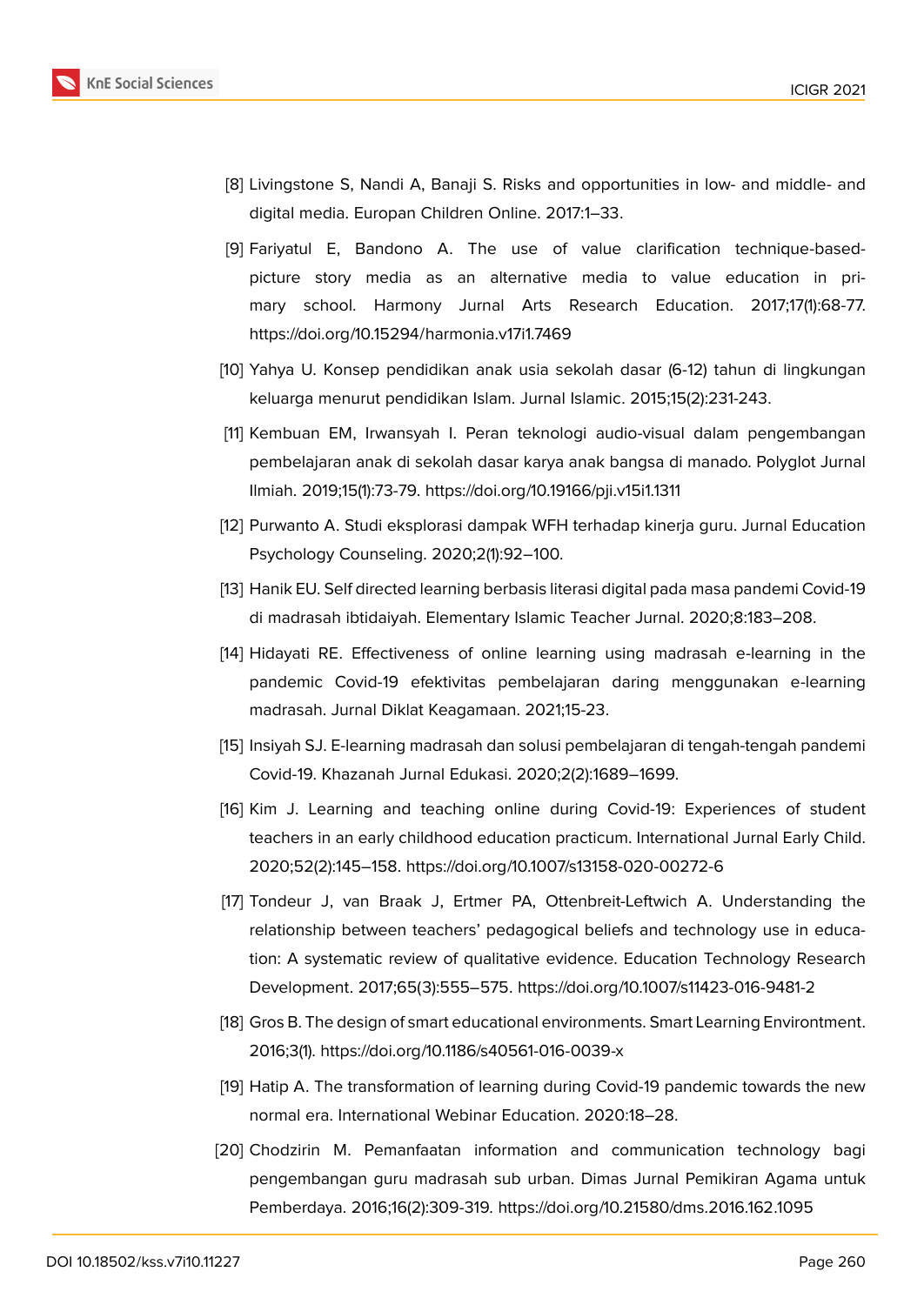

- <span id="page-9-1"></span>[21] Baharun H, Finori FD. Smart techno parenting: Alternatif pendidikan anak pada era teknologi digital. Jurnal Tatsqif. 2019;17(1):52–69. https://doi.org/10.20414/jtq.v17i1.625
- <span id="page-9-0"></span>[22] Ahmadi A, Ilmiani AM. The use of teaching media in arabic language teaching during Covid-19 pandemic. Dinamika Ilmu. 2020;20(2):307–322. https://doi.org/10.21093/di.v20i2.2515
- <span id="page-9-2"></span>[23] Febriani SR, Widayanti R, Amrulloh MA, Mufidah M. Arabic learning for elementary school during Covid-19 emergency in Indonesia. OKARA Jurnal Bahasa dan Sastra. 2020;14(1):67-75. https://doi.org/10.19105/ojbs.v14i1.3194
- <span id="page-9-3"></span>[24] Fauzi I, Khusuma, IHS. Teachers' elementary school in online learning of Covid-19 pandemic conditions. Jurnal Iqra' Kajian Ilmu Pendidikan. 2020;5(1):58–70. https://doi.org/10.25217/ji.v5i1.914
- <span id="page-9-4"></span>[25] Herliandry LD, Nurhasanah N, Suban ME, Kuswanto H. Pembelajaran pada masa pandemi Covid-19. JTP - Jurnal Teknology Pendidikan. 2020;22(1):65–70. https://doi.org/10.21009/jtp.v22i1.15286
- <span id="page-9-5"></span>[26] Krishan IA, et al. Challenges of learning English in 21st century: Online vs. traditional during Covid-19. Malaysian Jurnal Social Science Humanity. 2020;5(9):1– 15. https://doi.org/10.47405/mjssh.v5i9.494
- <span id="page-9-6"></span>[27] Rochman C, Nasrudin D, Rokayah R, Mulyani S, Pertiwi CSR, Ginanjar G. Distance learning during the Covid-19 pandemic: Strengthening of character, productivity, and stem competency. Jurnal Pena Sains. 2020;7(2):130–140. https://doi.org/10.21107/jps.v7i2.8261
- <span id="page-9-11"></span>[28] Wargadinata WW. Mediated arabic language learning for arabic students of higher education in Covid-19 situation. Izdihar Jurnal Arabic Language Teaching, Linguistic literature. 2020;3(1):59–78. https://doi.org/10.22219/jiz.v3i1.11862
- <span id="page-9-7"></span>[29] Wargadinata W, Maimunah I, Dewi E, Rofiq Z. Student's responses on learning in the early Covid-19 pandemic. Tadris Jurnal Keguruan dan Ilmu Tarbiyah. 2020;5(1):141– 153. https://doi.org/10.24042/tadris.v5i1.6153
- <span id="page-9-8"></span>[30] Zaharah Z, Kirilova GI, Windarti A. Impact of corona virus outbreak towards teaching and learning activities in Indonesia. SALAM Jurnal Sosial dan Budaya Syar-i. 2020;7(3):269–282. https://doi.org/10.15408/sjsbs.v7i3.15104
- <span id="page-9-9"></span>[31] Firmansyah H, Minandar F. The use of madrasah e-learning for online learning during the Covid-19 pandemic. AL-ISHLAH Jurnal Pendidikan. 2021;13(1):530–542. https://doi.org/10.35445/alishlah.v13i1.503
- <span id="page-9-10"></span>[32] Anugrahana A. Hambatan, solusi dan harapan: Pembelajaran daring selama masa pandemi Covid-19 oleh guru sekolah dasar. Scholaria Jurnal Pendidikan dan